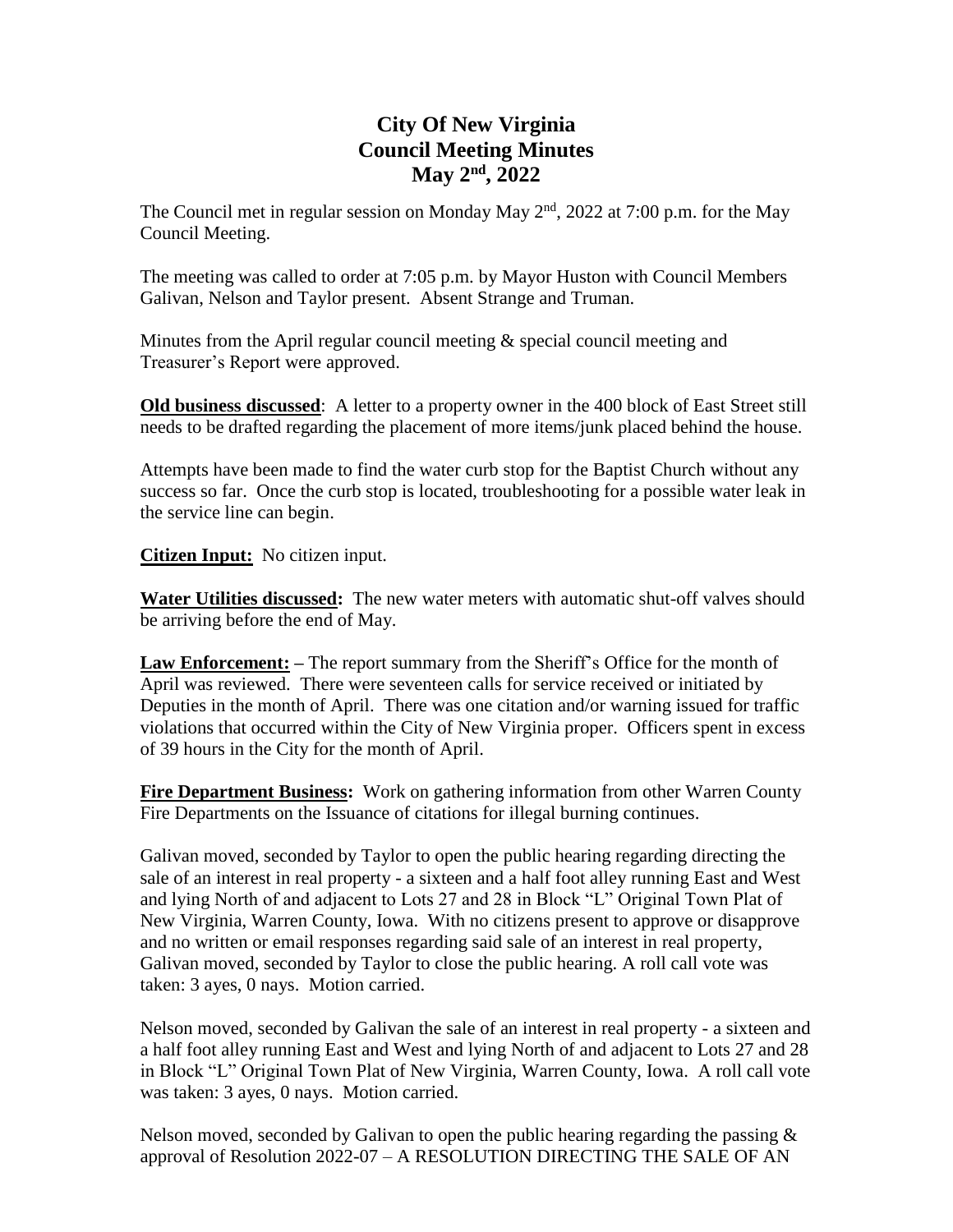INTEREST IN REAL PROPERTY – A SIXTEEN AND A HALF FOOT ALLEY RUNNING EAST AND WEST AND LYING NORTH OF AND ADJACENT TO LOTS 27 AND 28 IN BLOCK "L" ORIGINAL TOWN PLAT OF NEW VIRGINIA, WARREN COUNTY, IOWA. With no citizens present to approve or disapprove and no written or email responses regarding passing and approval of said resolution, Galivan moved, seconded by Nelson to close the public hearing. A roll call vote was taken: 3 ayes, 0 nays. Motion carried..

Taylor moved, seconded by Nelson to pass & approve Resolution 2022-07 - A RESOLUTION DIRECTING THE SALE OF AN INTEREST IN REAL PROPERTY – A SIXTEEN AND A HALF FOOT ALLEY RUNNING EAST AND WEST AND LYING NORTH OF AND ADJACENT TO LOTS 27 AND 28 IN BLOCK "L" ORIGINAL TOWN PLAT OF NEW VIRGINIA, WARREN COUNTY, IOWA. A roll call vote was taken: 3 ayes, 0 nays. Motion carried.

Galivan moved, seconded by Taylor to open the public hearing regarding directing the sale of an interest in real property - a twelve foot alley running East and West and lying North of and adjacent to Lots 3, 10, 11 & 12 in Davidson's Addition to the town of New Virginia Warren County, Iowa AND, the twelve foot alley running north and south and lying east of and adjacent to Lot 12 in Davidson's Addition to the town of New Virginia, Warren County, Iowa. With no citizens present to approve or disapprove and no written or email responses regarding said sale of an interest in real property, Taylor moved, seconded by Galivan to close the public hearing. A roll call vote was taken: 3 ayes, 0 nays. Motion carried.

Taylor moved, seconded by Galivan the sale of an interest in real property - a twelve foot alley running East and West and lying North of and adjacent to Lots 3, 10, 11 & 12 in Davidson's Addition to the town of New Virginia Warren County, Iowa AND, the twelve foot alley running north and south and lying east of and adjacent to Lot 12 in Davidson's Addition to the town of New Virginia, Warren County, Iowa. A roll call vote was taken: 3 ayes, 0 nays. Motion carried.

Galivan moved, seconded by Taylor to open the public hearing regarding the passing  $\&$ approval of Resolution 2022-08 – A RESOLUTION DIRECTING THE SALE OF AN INTEREST IN REAL PROPERTY – A TWELVE FOOT ALLEY RUNNING EAST AND WEST AND LYING NORTH AND ADJACENT TO LOTS 3, 10, 11 & 12 IN DAVIDSON'S ADDITION TO THE TOWN OF NEW VIRGINIA, WARREN COUNTY, IOWA AND, THE TWELVE FOOT ALLEY RUNNING NORTH AND SOUTH AND LYING EAST OF AND ADJACENT TO LOT 12 IN DAVIDSON'S ADDITION TO THE TOWN OF NEW VIRGINIA, WARREN COUNTY, IOWA. With no citizens present to approve or disapprove and no written or email responses regarding passing and approval of said resolution, Taylor moved, seconded by Galivan to close the public hearing. A roll call vote was taken: 3 ayes, 0 nays. Motion carried..

Galivan moved, seconded by Taylor to pass & approve Resolution 2022-08 - A RESOLUTION DIRECTING THE SALE OF AN INTEREST IN REAL PROPERTY – A TWELVE FOOT ALLEY RUNNING EAST AND WEST AND LYING NORTH AND ADJACENT TO LOTS 3, 10, 11 & 12 IN DAVIDSON'S ADDITION TO THE TOWN OF NEW VIRGINIA, WARREN COUNTY, IOWA AND, THE TWELVE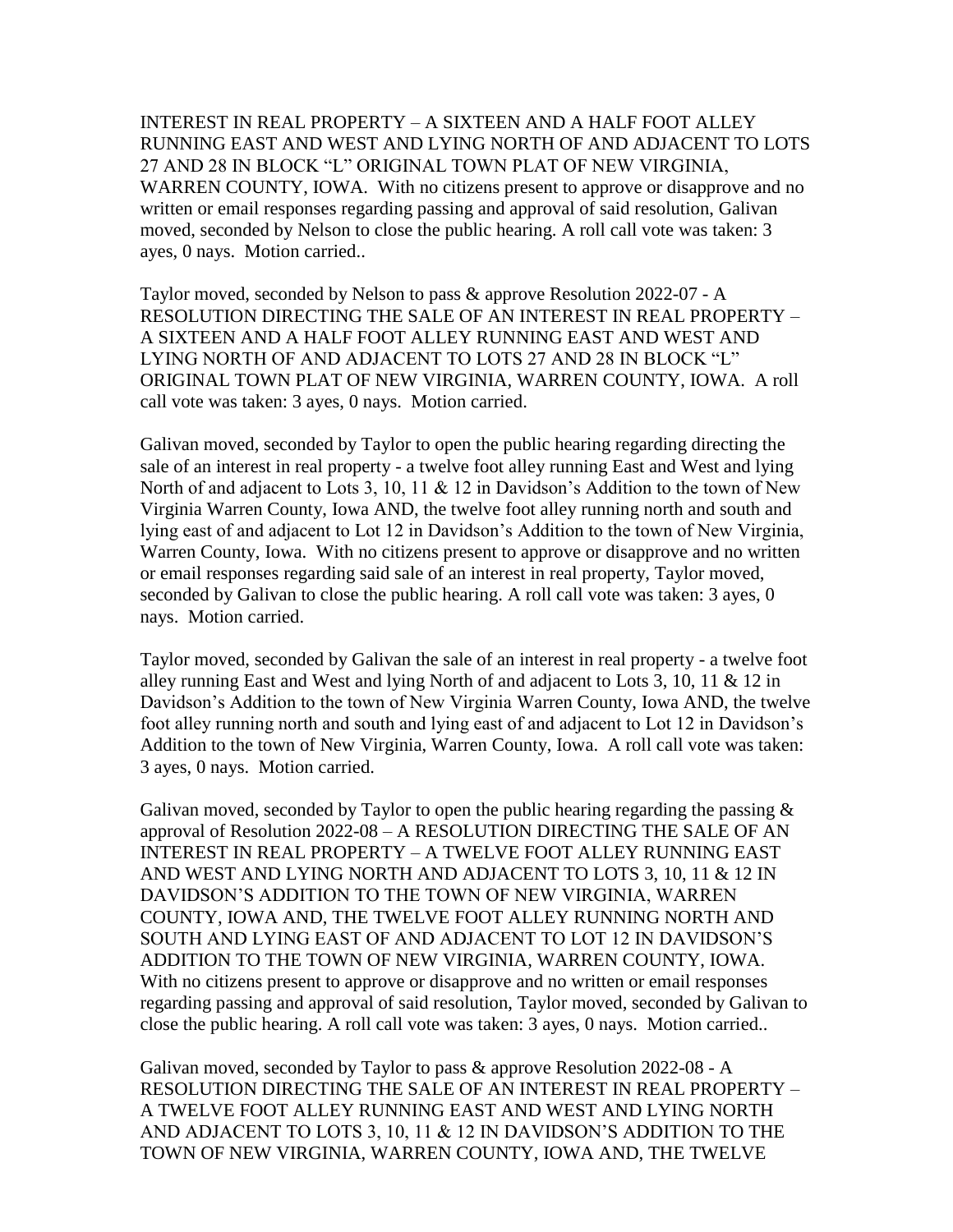FOOT ALLEY RUNNING NORTH AND SOUTH AND LYING EAST OF AND ADJACENT TO LOT 12 IN DAVIDSON'S ADDITION TO THE TOWN OF NEW VIRGINIA, WARREN COUNTY, IOWA. A roll call vote was taken: 3 ayes, 0 nays. Motion carried.

Nelson moved, seconded by Taylor to open the public hearing to amend the current 2021- 22 New Virginia city budget by resolution. A roll call vote was taken: 3 ayes, 0 nays. Motion carried. With no citizens present to approve or disapprove and no written or email responses regarding the proposed amendment to said city budget, Taylor moved, seconded by Nelson to close the public hearing. A roll call vote was taken: 3 ayes, 0 nays. Motion carried.

Nelson moved, seconded by Galivan to pass & approve amendment to the current 2021- 22 New Virginia city budget by Resolution 2022-11. A roll call vote was taken: 3 ayes, 0 nays. Motion carried.

The City Clerk is still waiting on an opinion from the City Attorney to see if left over funds from the New Virginia Area Development Corporation can be disbursed to various committees and groups that are affiliated with the City or are a 501(c)3 organization.

The City Attorney will be consulted and asked for an opinion on Justin Strange's position on the City Council.

The possibility of searching for a new City Attorney was discussed.

The current city budget and fund balances were reviewed. Nelson moved, seconded by Galivan to approve the purchase of coats and work pants for fire department personnel. A roll call vote was taken: 3 ayes, 0 nays. Motion carried.

## **GAMP FINANCIAL UPDATE May 2, 2022**

The GAMP Board is looking for a new cleaning person for our building. If anyone knows of someone, please contact Jennifer Baughman. We have several rentals coming up for the month of May.

#### **NEW VIRGINIA PLAYGROUND COMMITTEE UPDATE**

The engraving bricks have been delivered to the company. We will finalize the list for the sign in order to get that complete as well. Our account balance is \$2700.82.

## **TRI-CORNER-EXPRESS**

The Committee is researching new software for putting the paper together. The current software is no longer supported. Work is being done to restructure the positions of the Committee. The account balance is \$6948.03.